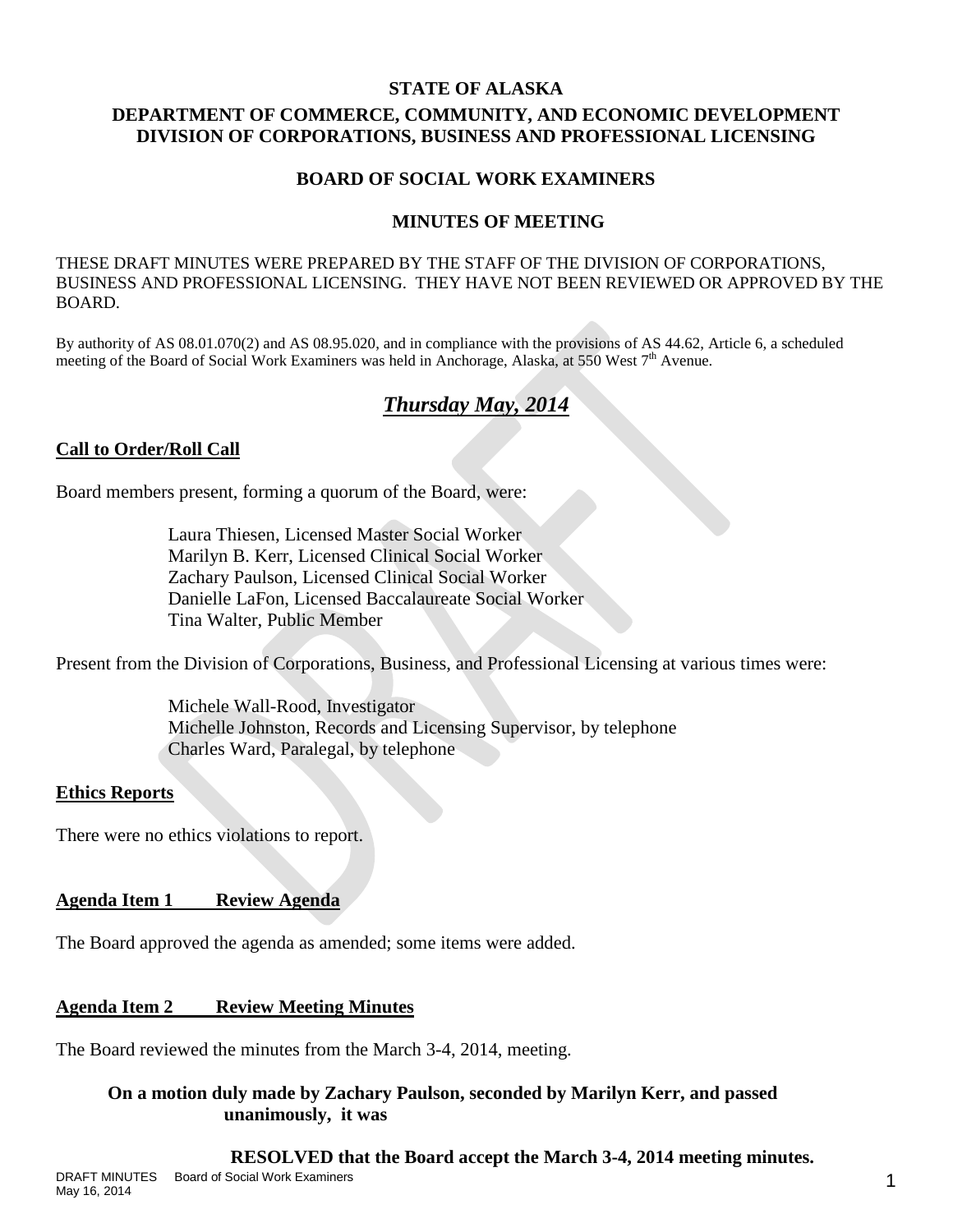## **Agenda Item 3 Board Reports**

#### A. NASWAK Liaison Report

Board Member Kerr is the liaison for this Board with the NASWAK. They are attempting to get more Alaska Native specific courses recorded. They are still in need of board members.

#### B. University Liaison Report

Zachary Paulson is the Liaison for the Universities. He reported that he taught a course based on the Board's statues and regulations.

#### C. Scope of Practice Committee Reports

This committee did not meet.

## **Agenda Item 4 Regulations**

A. 12 AAC 18.210

#### A. 12 AAC 18.150

These regulations have been voted on previously; they have not been public noticed, but it is expected that they will be public noticed by next meeting. These are changes to 12 AAC 18.160. Standards of Practice; 12 AAC 18.150.Social Worker Code of Ethics; and 12.AAC.18.210.(e).

### **Agenda Item 6 Budget Report**

The Board discussed budget information with Supervisor Johnston.

### **Agenda Item 7 Old Business**

A. Definition/practice protection

Marilyn Kerr and Danielle LaFon are on this committee.

### B. 08.95.100 Define practice for MSW & BSW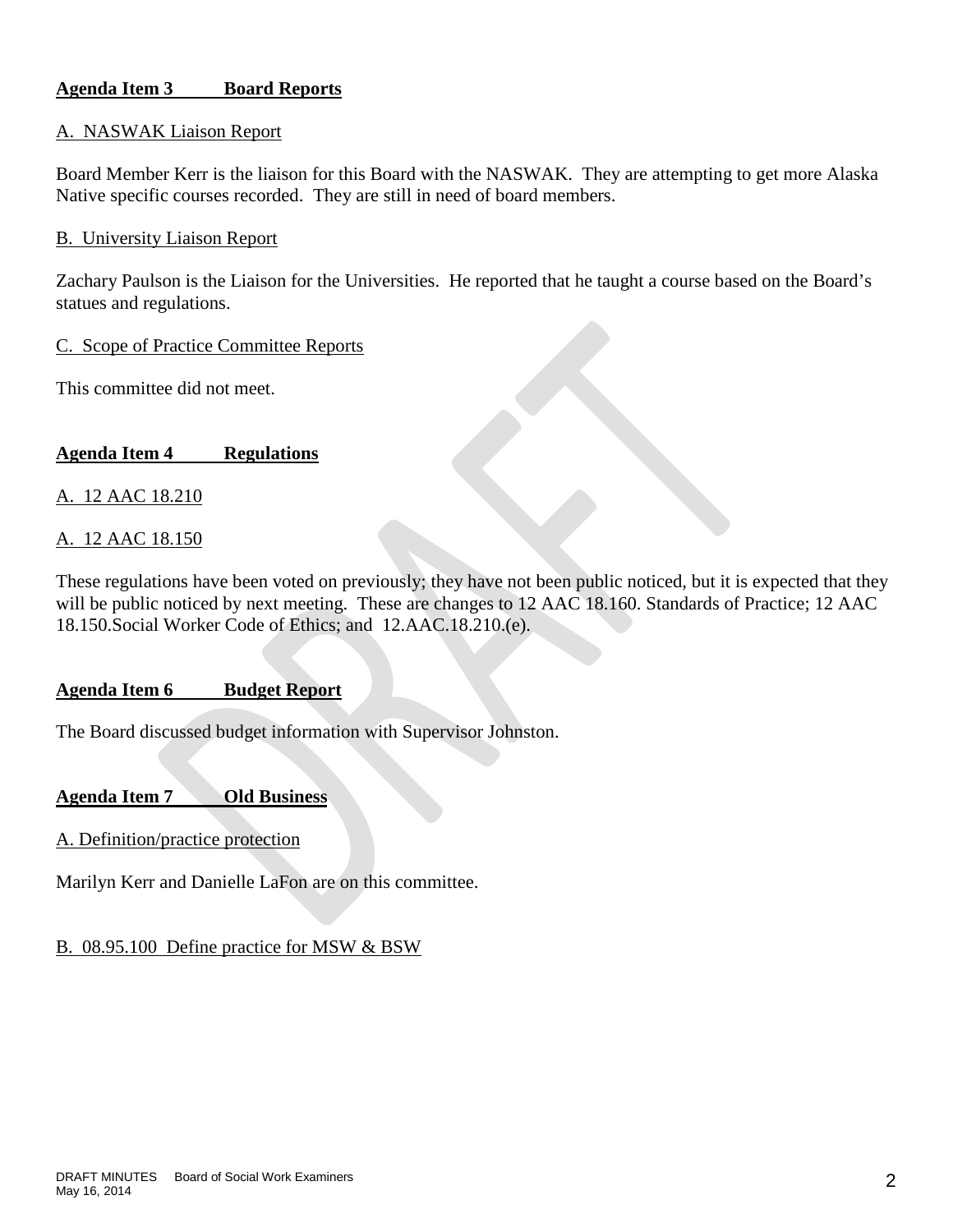## **Agenda Item 8 Paralegal Report/Consent Agreements**

Paralegal Charles Ward met with the Board by telephone.

**On a motion by Zachary Paulson, seconded by Marilyn Kerr, and approved unanimously it was**

**RESOLVED to go into executive session with staff in accordance with AS 44.62.310(c)(2) and (3) for the purpose of discussing a case number 2013-002310.**

Out of Executive Session at 10:46 a.m.

**On a motion by Zachary Paulson, seconded by Marilyn Kerr, and approved unanimously it was**

**RESOLVED to accept the consent agreement in case number 2013-002334 and case number 2013-002310.**

# **Agenda Item 8 Investigator's Report**

A. General Report

Investigator Wall-Rood met with the Board by telephone.

**On a motion by Zachary Paulson, seconded by Marilyn Kerr, and approved unanimously it was**

**RESOLVED to go into executive session with staff in accordance with AS 44.62.310(c)(2) and (3) for the purpose of reviewing investigations and probation.**

Off record at 12:59 pm On records at 1:15 pm

Investigator Wall-Rood gave the Investigations Report. Open matters include four investigations, two complaints, and two probations. Open Investigations include four complaints of violating professional ethics. Closed cases include unlicensed practice, criminal action, and standard of care violation.

# **On a motion by Zachary Paulson, seconded by Marilyn Kerr, and approved unanimously it was**

**RESOLVED to accept the consent agreement in case number 2013-002340 and case number 2013-002314.**

The consent agreements were signed on record by the Board of Social Work Examiners' Chair.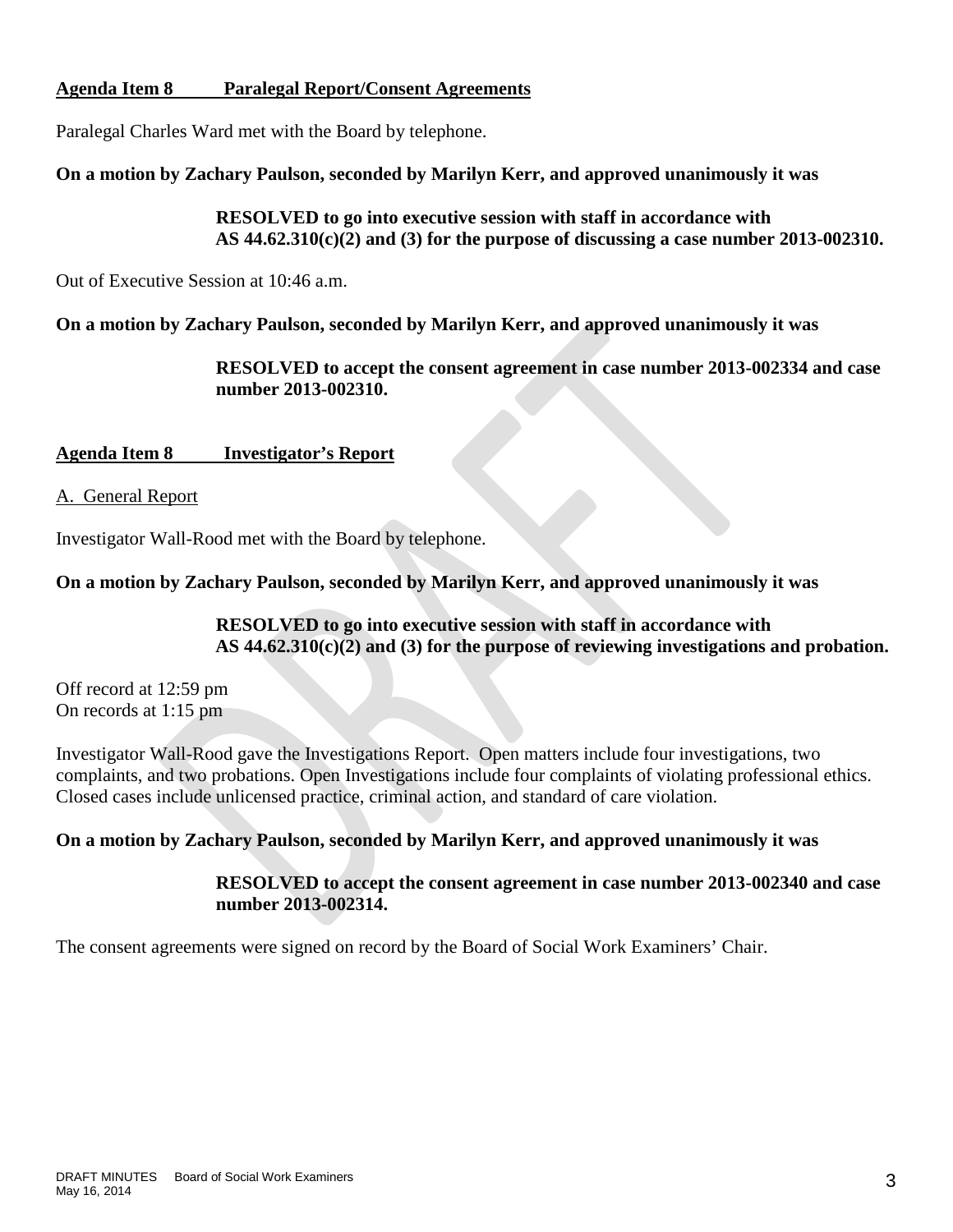## **Agenda Item 9 Public Comment**

There was no public comment.

#### **Agenda Item 10 Applications**

**On a motion by Zachary Paulson, seconded by Danielle LaFon, and approved unanimously it was**

**RESOLVED to approve the following Social Work applications with the stipulation that the information in the applicants' files will take precedence over the information in the minutes:**

#### CLINICAL SOCIAL WORKER BY EXAMINATION

Rachel Coaty Alicia Driscoll Stephanie Rodriguez

### CLINICAL SOCIAL WORKER BY CREDENTIALS

Debra Schmidt

### MASTER SOCIAL WORKER BY EXAMINATION

Tammy Guiler

# BACCALAUREATE SOCIAL WORKER BY EXAMINATION

Lynne Buchanan

#### **Agenda Item 11 New Business**

A. ASWB

### B. Board Report

The Board developed their goals and objectives and other information needed for the end of the year report.

C. Travel

### **Agenda Item 12 Correspondence**

There was no correspondence.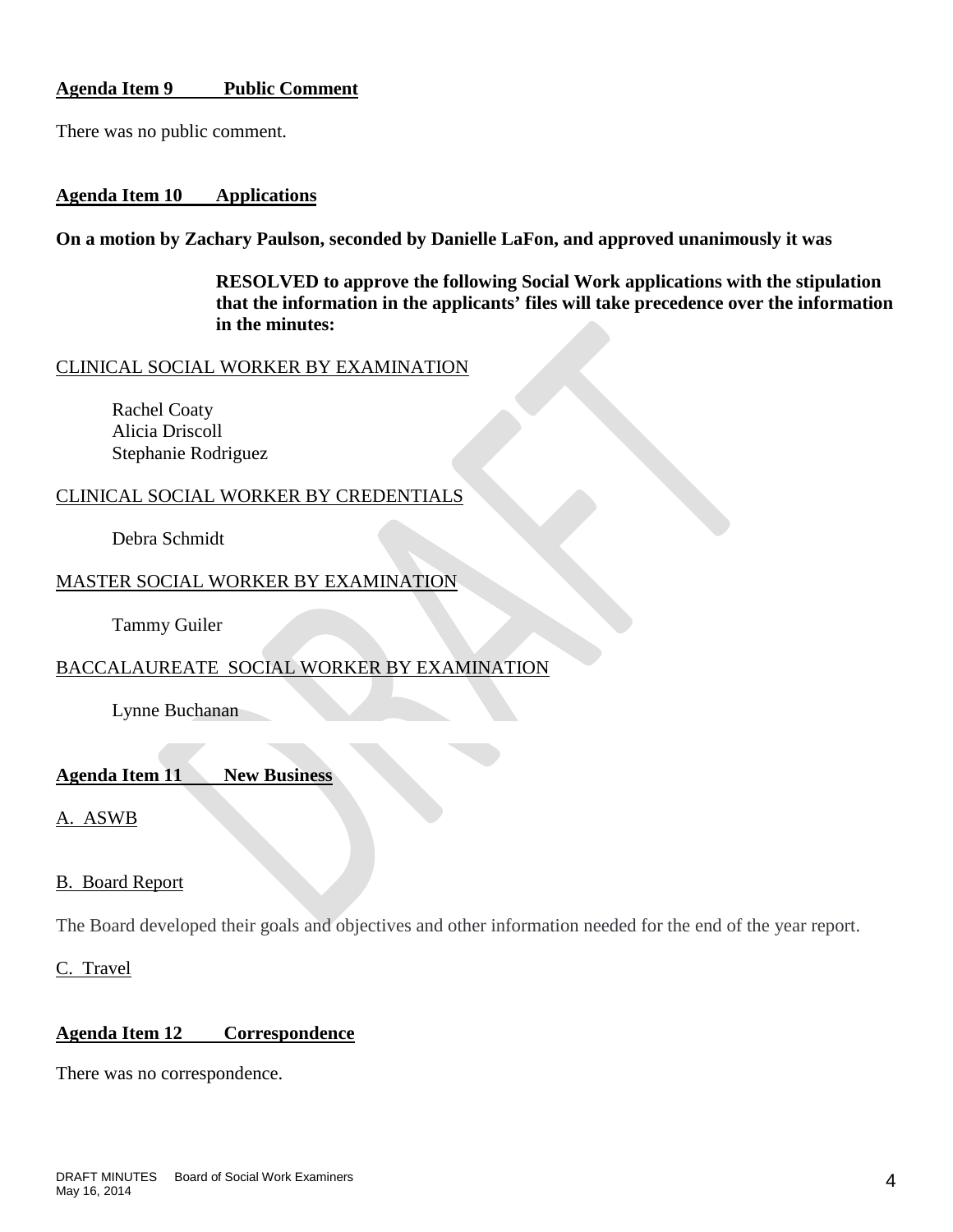# **Agenda Item 15 Board Business**

- A. Task List
- B. Sign Wall Certificates
- C. Schedule future meetings September 11-12, 2014 – Fairbanks December 4-5, 2014 - Anchorage The meetings will begin at 9:00 a.m.
- D. Sign Meeting Minutes
- E. Discuss Travel Authorizations/collect & sign

Travel Authorizations were not available for signatures.

F. Training/conferences

Meeting adjourned at 3:19 p.m.